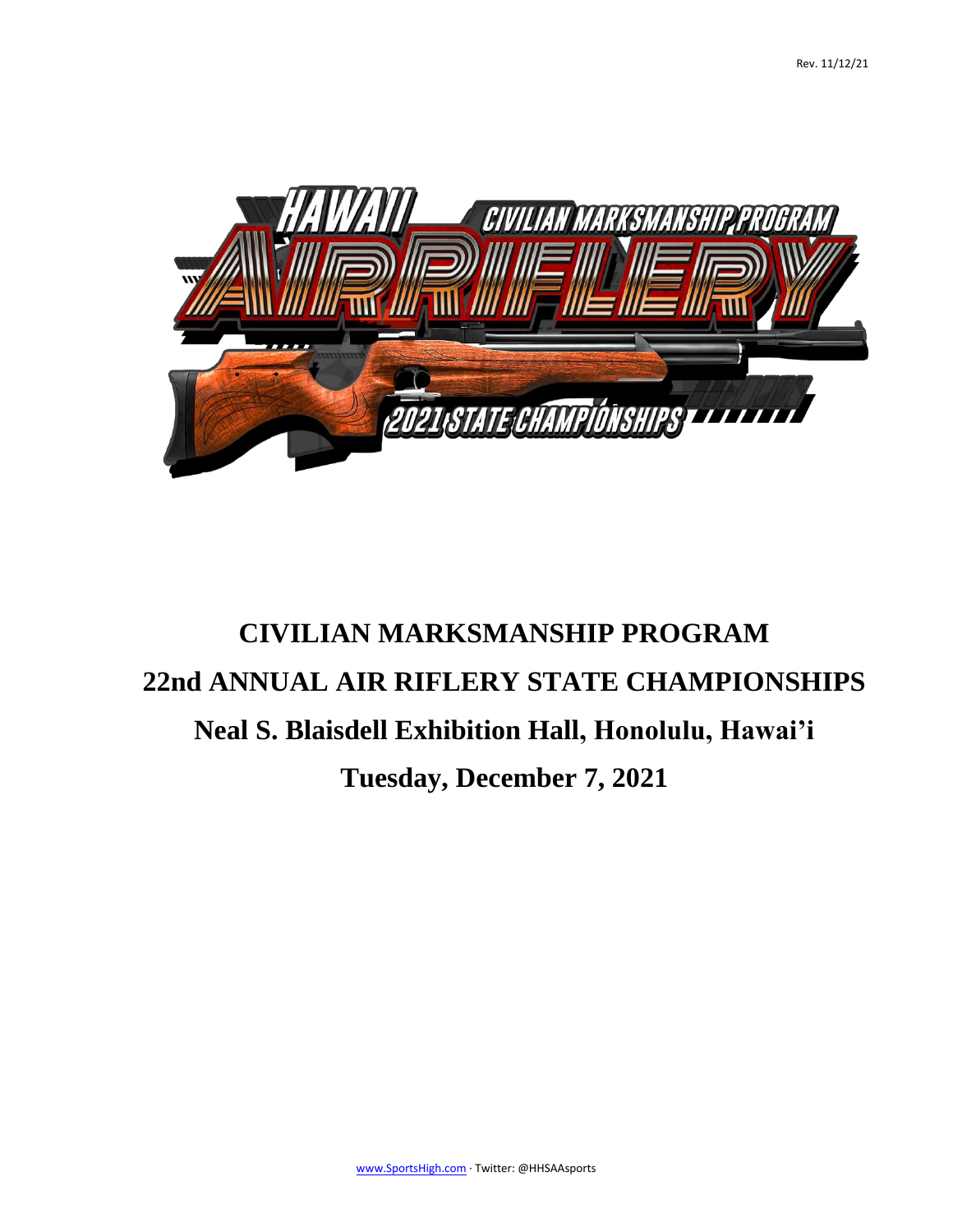# **HAWAII HIGH SCHOOL ATHLETIC ASSOCIATION 22ND ANNUAL AIR RIFLERY STATE CHAMPIONSHIPS Neal S. Blaisdell Exhibition Hall, Honolulu, Hawai'i Tuesday, December 7, 2021**

#### **HAWAII HIGH SCHOOL ATHLETIC ASSOCIATION**

## **TOURNAMENT COMMITTEE**

## **SPECIAL THANKS**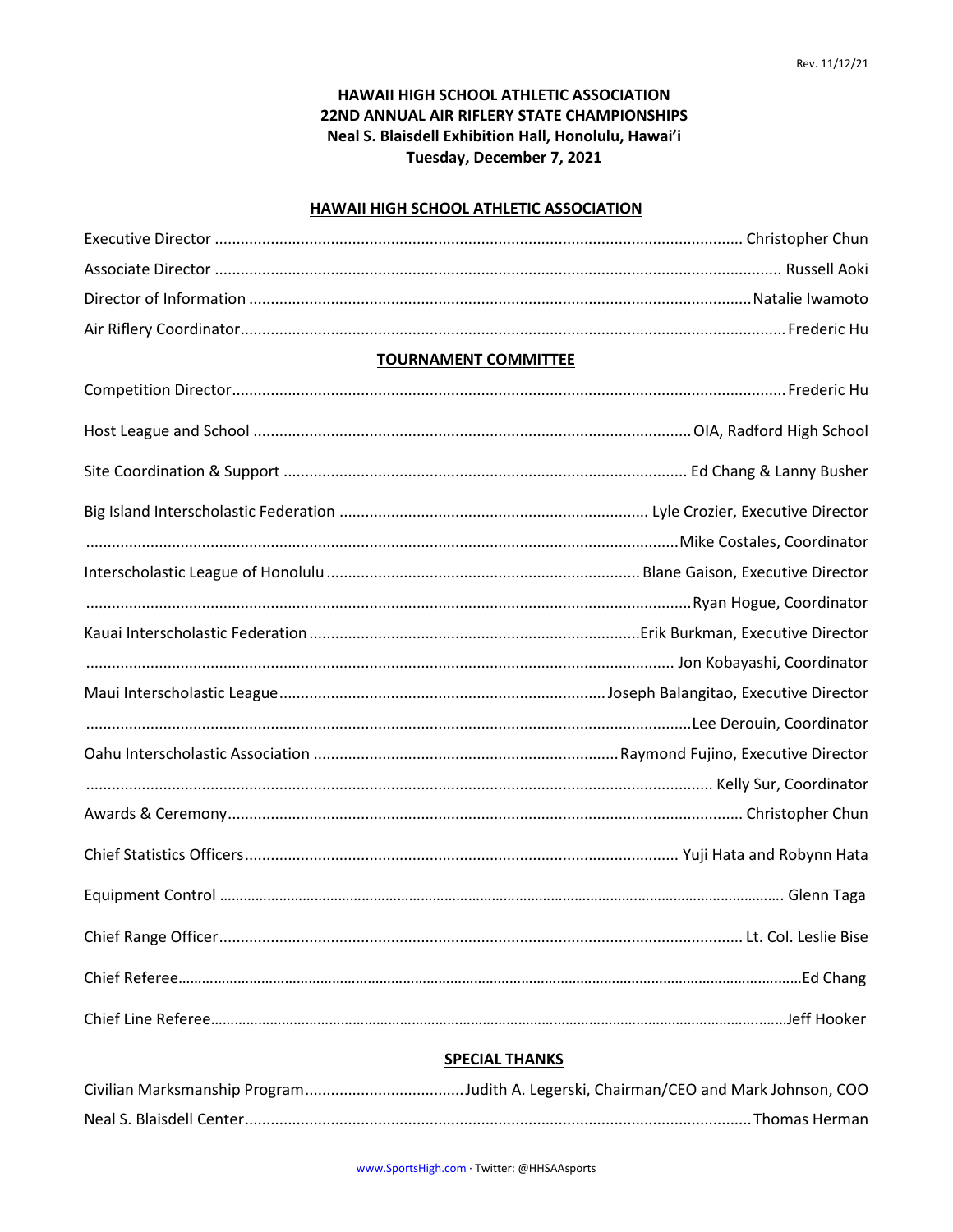# **HHSAA 22nd Annual Air Riflery State Championships Neil S. Blaisdell Exhibition Hall Tuesday, December 7, 2021**

## **TOURNAMENT INFORMATION**

## **I. HHSAA AIR RIFLERY REGULATIONS**

Specific HHSAA Air Riflery Regulations are included in this Tournament Information Program packet, see below.

## **II. ENTRY FORMS**

Each League's coordinator is responsible for submitting their League's **Official HHSAA Tournament Roster** listing all of their league's qualifiers, competitors, and all coaches. This form is to be emailed to the HHSAA office at [roster@hhsaa.org](mailto:roster@hhsaa.org) by 4:30 p.m. on Wednesday November 24, 2021.

Each League's Sport Coordinator is responsible for submitting their League's Boys and Girls **Individual Entry Forms**, including any alternates. In addition, each League's Sport Coordinator is responsible for submitting their League's Boys and Girls **Team Entry Forms,** including team alternates, which list must also list the names of all other qualifiers from that particular school who are not a member or alternate of the fourperson team entered. The official entry forms will be sent to each league sport coordinator by email or will be available on the HHSAA web site.

The HHSAA, the State Air Riflery Coordinator, and Chief Statistical Officer must receive both Team and Individual entry forms, from the League Coordinator only, **no later than 4:30 p.m. on Wednesday, November 24, 2021**. Please email the forms to the State Air Riflery Coordinator, Fred Hu, at [frederichu@aol.com,](mailto:frederichu@aol.com) to Chief Statistical Officer, Robynn Hata, at [hatas@hawaii.rr.com,](mailto:hatas@microsoft.com) and to the HHSAA at [roster@hhsaa.org.](mailto:roster@hhsaa.org)

### **III. TOURNAMENT REPRESENTATION**

Total number of berths for each league for the 2021 State Tournament as of 11/16/21. Visit the 2021-2022 League Representation Link on [www.sportshigh.com](http://www.sportshigh.com/) to view up to date berths.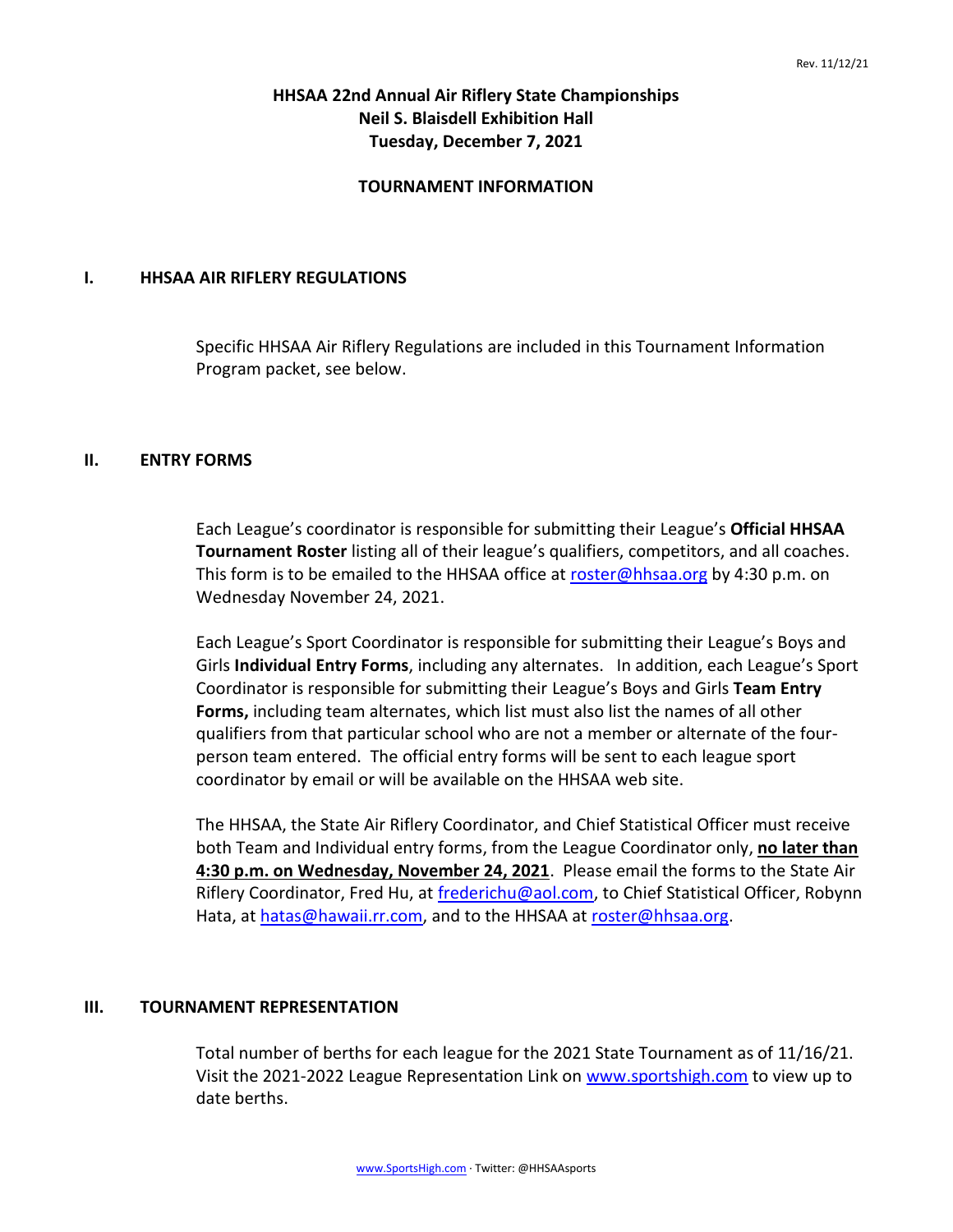| <b>League</b> | <b>Boys</b> | Girls |
|---------------|-------------|-------|
| <b>OIA</b>    | 23          | 23    |
| ILH           | 11          | 11    |
| <b>BIIF</b>   | ٩           | ٩     |
| MIL           | 12          | 12    |
| KIF           | 5           | 5     |
| Total         | 60          | 60    |

## **IV. COMPETITOR AND HEAD COACHES' PRE-TOURNAMENT BRIEFING**

There will be a pre-tournament briefing at 8:00 a.m., Tuesday, December 7, 2021, for **all** competitors and coaches at the firing line.

## **V. TOURNAMENT SCHEDULE**

## **Tuesday, December 7, 2021**

| Time      | Event                                              |
|-----------|----------------------------------------------------|
| $6:20$ am | Statistical desk open for competitor check-in      |
| $6:30$ am | Equipment check begins (Boys followed by Girls)    |
| $8:00$ am | Coaches/competitors Safety briefing at firing line |
| $8:30$ am | Tournament begins (Boys followed by Girls)         |
|           | (Awards Ceremony to follow)                        |

### **VI. TOURNAMENT RULES AND REGULATIONS**

The Tournament shall be governed by the applicable rules and regulations of the HHSAA and the National Standard Three-Position Air Rifle Rules, published by the National Three-Position Air Rifle Council, in effect at the start date of the HHSAA Air Riflery interscholastic season, except as modified for this tournament. (For the 2021 Tournament, the 13<sup>th</sup> Edition)

## **VII. CODE OF CONDUCT**

The Head Coach shall have direct responsibility for the conduct of coaches and team members prior to, during, and after tournament competition (including at the hotel, in public areas, at the tournament site, and during transportation to and from the tournament site).

The HHSAA Executive Director may establish a common curfew hour as necessary.

The drinking of alcoholic beverages, smoking, illegal or illicit drug use, loud, unruly, or destructive behavior will not be tolerated.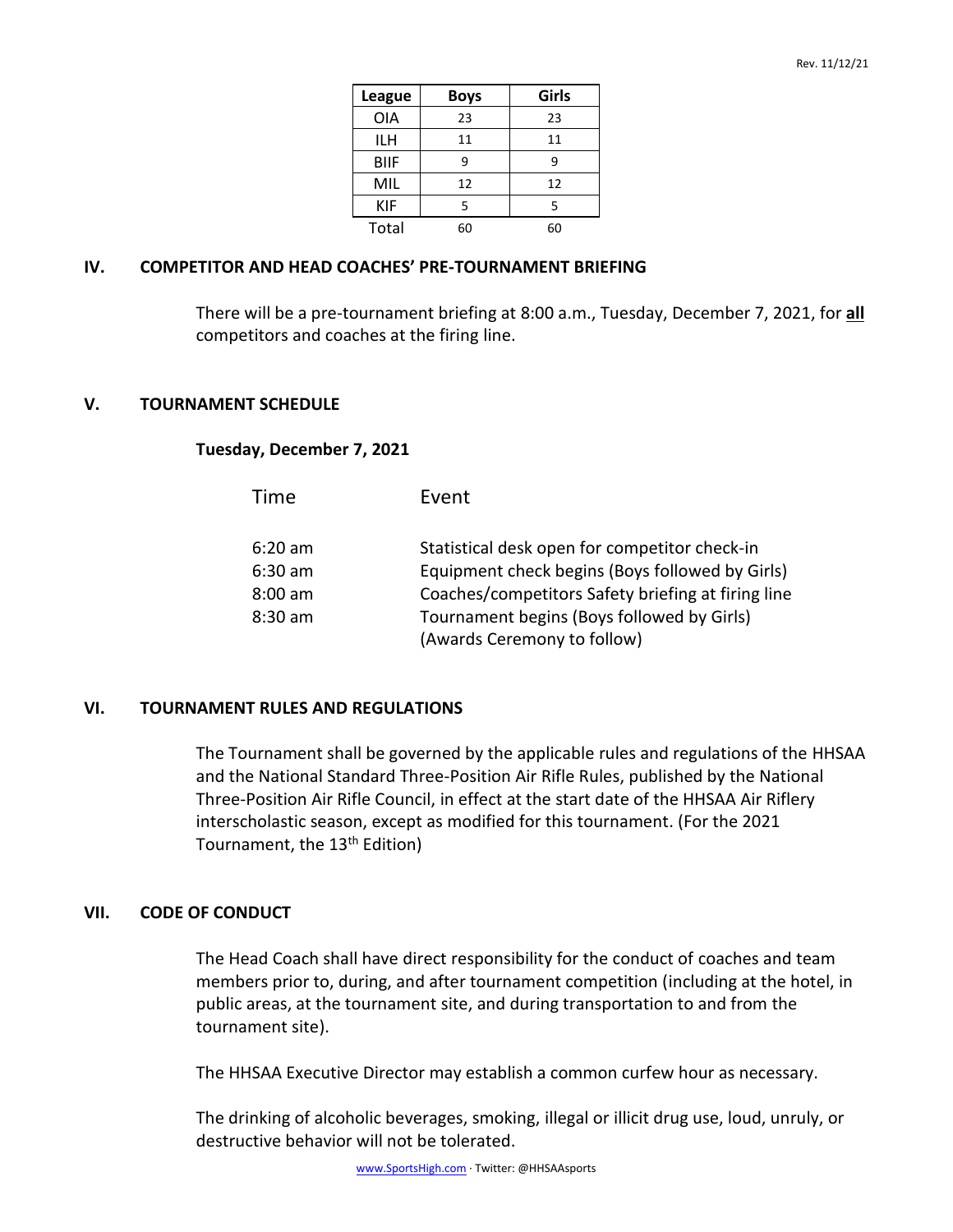Coaches are requested to inform their athletes of hotel rules and regulations. Please emphasize the importance of appropriate conduct and behavior, and consideration for other hotel guests. Schools and/or students will be charged for any damages incurred by them at the hotel.

It is recommended that schools inform the parents of violators of this Code of Conduct.

## **VIII. SPECTATORS**

Spectators must be fully vaccinated for COVID-19 and must wear a mask at all times while at the Neal Blaisdell Center. Spectators will be asked to show their COIVD-19 Vaccination Card or a picture of it along with a photo ID at the entrance gate.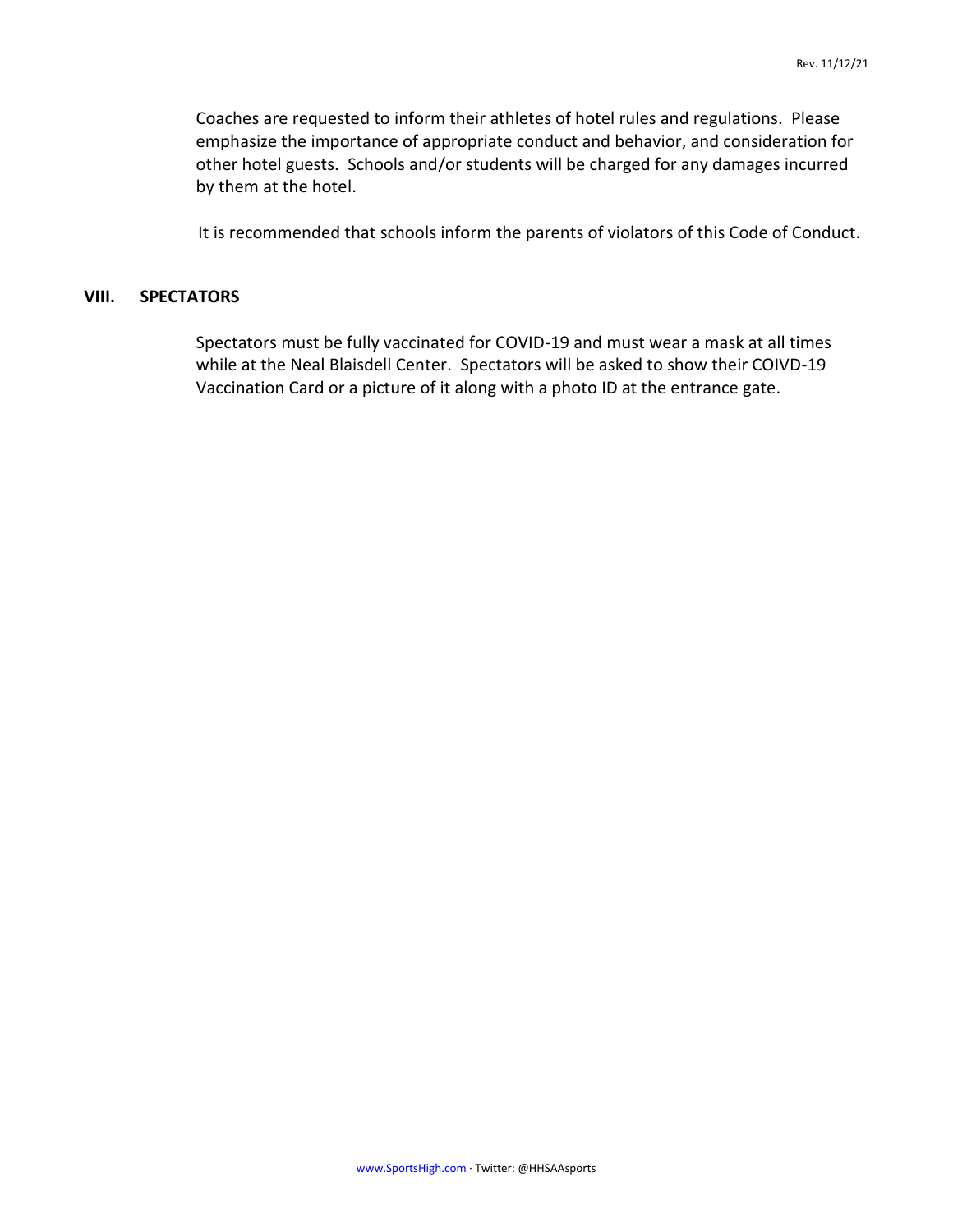## **HHSAA AIR RIFLERY REGULATIONS**

## I. SPECIFIC OBJECTIVES

- A. To select a state individual and team Air Riflery champion for boys and girls through tournament competition.
- B. To recognize the combined efforts of all participating teams and schools in the tournament.
- C. To promote and encourage the highest principles and standards of attitude and positive behavior.
- D. To promote the highest principles of good citizenship in tournament competitions.
- E. To promote safety awareness at all times.

### II. OFFICIALS

Officials shall be selected by the Sport Coordinator and approved by the HHSAA Executive Director.

## III. ELIGIBILITY

Each participant must be eligible under the rules of his/her league and under the eligibility requirements specified by the HHSAA.

## IV. TOURNAMENT REPRESENTATION

Each league shall determine the method of selecting their entries, subject to the following allocation of participants for each league:

- A. Representation for the tournament is limited to 60 boys and 60 girls. No league's entries should fall to less than five (5) according to the formula for selecting each league's number of entries.
- B. With respect to each gender, the number of representatives for each league shall be determined by the following formula:

*Number of Participating Teams in League ---------------------------------------------------* X *Number of participating Number of Participating Teams in State Spots*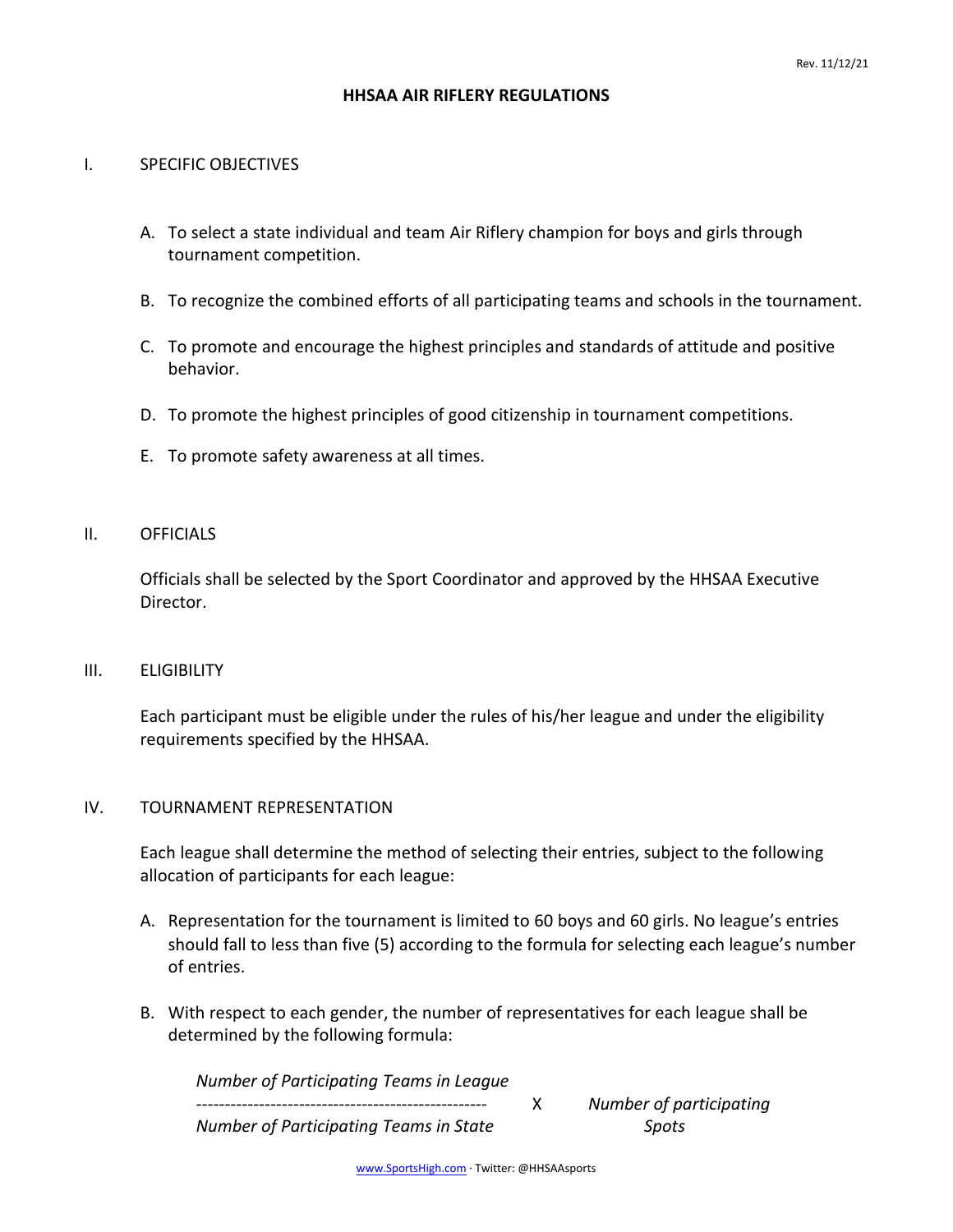All fractions of more than one-half shall be counted to the next whole number, with highest percentages considered to keep the total number of entries at the specified limits for boys and girls.

- C. Schools may bring an unlimited number of individuals to the tournament, as long as they are qualified by their respective league and the league's entries to not exceed the total number allocated by the formula for determining league representation.
- D. The slot for a qualified participant who cannot participate in the match belongs only to the league in which that athlete participates. Substitutions will come from the list of league alternates, following that league's rule for participation in HHSAA state tournaments. If the league cannot fill the vacancy with an alternate, the vacancy shall remain unfilled.

# V. ENTRY DEADLINE

- A. A league's list of entrants, including all required information on the entry form, must be submitted to the Sports Coordinator and HHSAA prior to the start of the tournament and no later than the date and time specified above. Please see the entry form for specific date/time deadline. This list shall include two alternates for each category.
- **B.** Additionally, any changes to the names of the shooters who will make up a school's team for purposes of the team competition, including the use of a qualified alternate (those previously listed and submitted on the league's entry form), shall be provided to the statistical office no later than 15 minutes prior to the start of the tournament. Substitutions and alternates shall be determined by that league's coordinator or the league's designated representative (e.g. school's team head coach) provided that no school may enter more than one team per gender.

# VI. GENERAL RULES AND REGULATIONS

A Competitors' briefing sheet will be provided to each Air Riflery State Tournament participant.

Rules: National Standard Three-Position Air Rifle Rules ("National Standard Rules"), in effect at the start of the HHSAA interscholastic Air Riflery season, 13th Edition, with HHSAA provisions, exceptions, and modifications as necessary.

Equipment Inspection: All equipment must be inspected prior to use in competition.

Rifle and Pellets: National Standard Rules 4.0 and 4.2 approved Sporter Air Rifles only. **NOTICE OF MODIFICATION OF RULE 4.7.1:** As the Orion scoring system is used in this Tournament, only flat-headed, .177 pellets shall be used by all competitors. Failure to use flat-headed pellets could cause a target to be rejected and unscored. Scores, as determined by the Orion scoring system are final.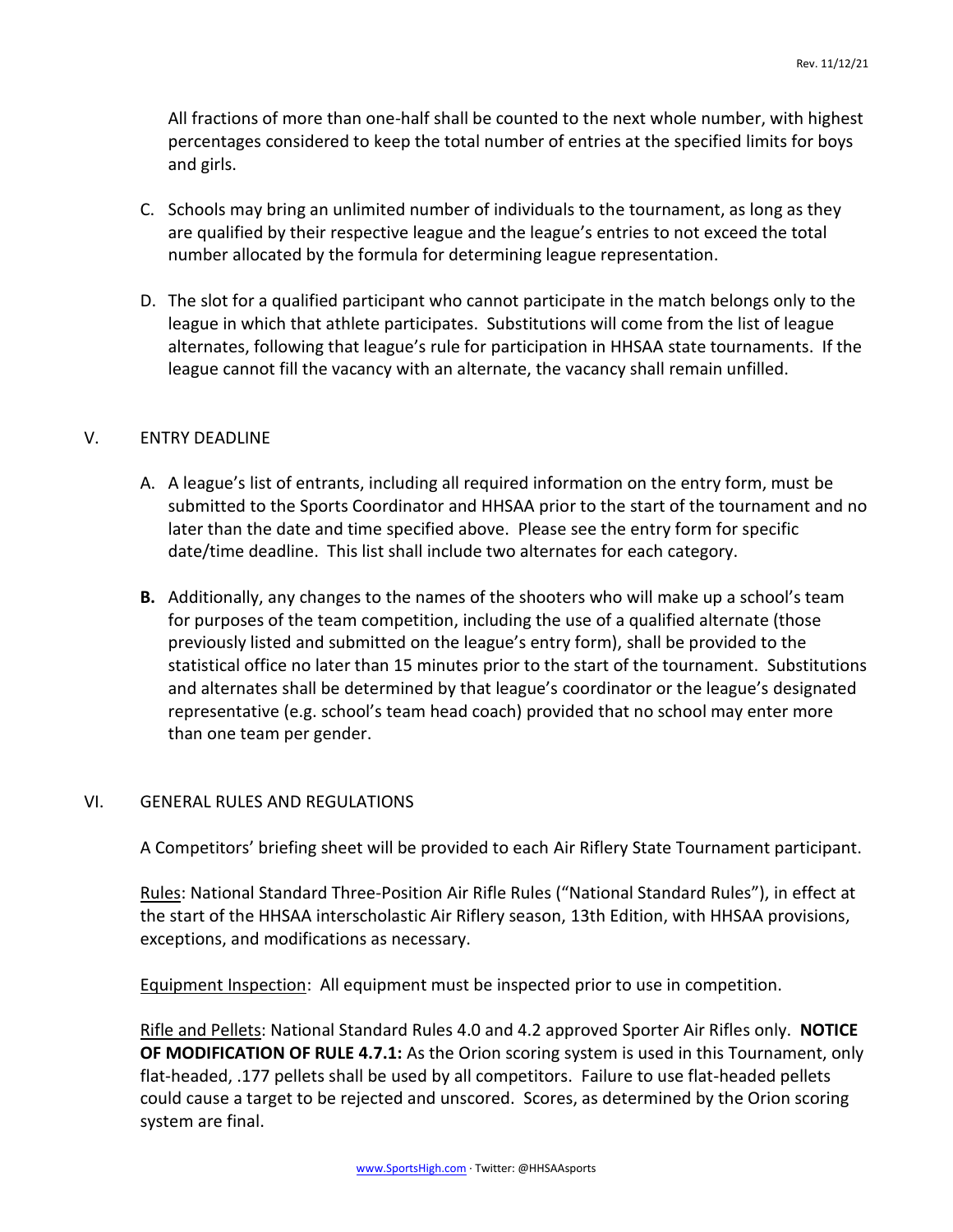Positions: Rule 5.1

Course Of Fire: Rule 5.3.3 Plus Finals (Rule 10.0)

Sights*:* Rule 4.2.8

*Distance: 32 feet 9.7 inches (10 meters) Rule 5.5.1*

Sighting Shots: Rule 7.12.1

Time Limit: Rule 5.3.3 (Individual Event 3x20 Plus Finals)

Target: Rule 5.4 (Note: only targets provided by the HHSAA are allowed)

Visual Image Scoring: The Orion Scoring System shall be used in this competition. Rule 8.5.2

Protest Fee: A protest fee of \$1 will be charged per protest. Per Rule 8.2, **"The purpose of scoring protests is to correct errors, not to rescore shots that have already been scored with an approved means of scoring". (**See Rules 8.2, Rule 8.5 et. al. Re-evaluation of Visual Image Scores and Rule 9.0 for procedures.) The HHSAA Air Riflery Coordinator shall serve as the final authority, in all situations and in all respects to any references, rulings, protests, and appeals to the competition Jury, National Council, or National Jury of Appeal, or otherwise, and shall serve as this Tournament's final authority in all respects*.*

Protest Time: The protest time will be posted on the scoreboard. The protest time shall be 10 minutes. The official time will be the time kept in the statistical office*.*

Tie Scores: *Ties will be broken in accordance with Rule 8.6.*

Coaching: Coaching is permitted pursuant to the guidelines set forth in Rule 5.2, provided however, non-verbal coaching addressed in Rule 5.2.2 will **NOT** be allowed during this Tournament.

Competition Director: The HHSAA Air Riflery Coordinator shall serve as the Competition Director.

### VII. COMPETITION

A. Course of Fire: adopting Rule 5.3.3 Individual Event, 3x20 Plus Final: The individual 3x20 course of fire consists of 20 shots each in the prone, standing and kneeling positions, fired in that order. A Final will be conducted at the conclusion of the individual event (3x20 plus Final, see Rule 10.0, Finals). (Adopted 06/2018)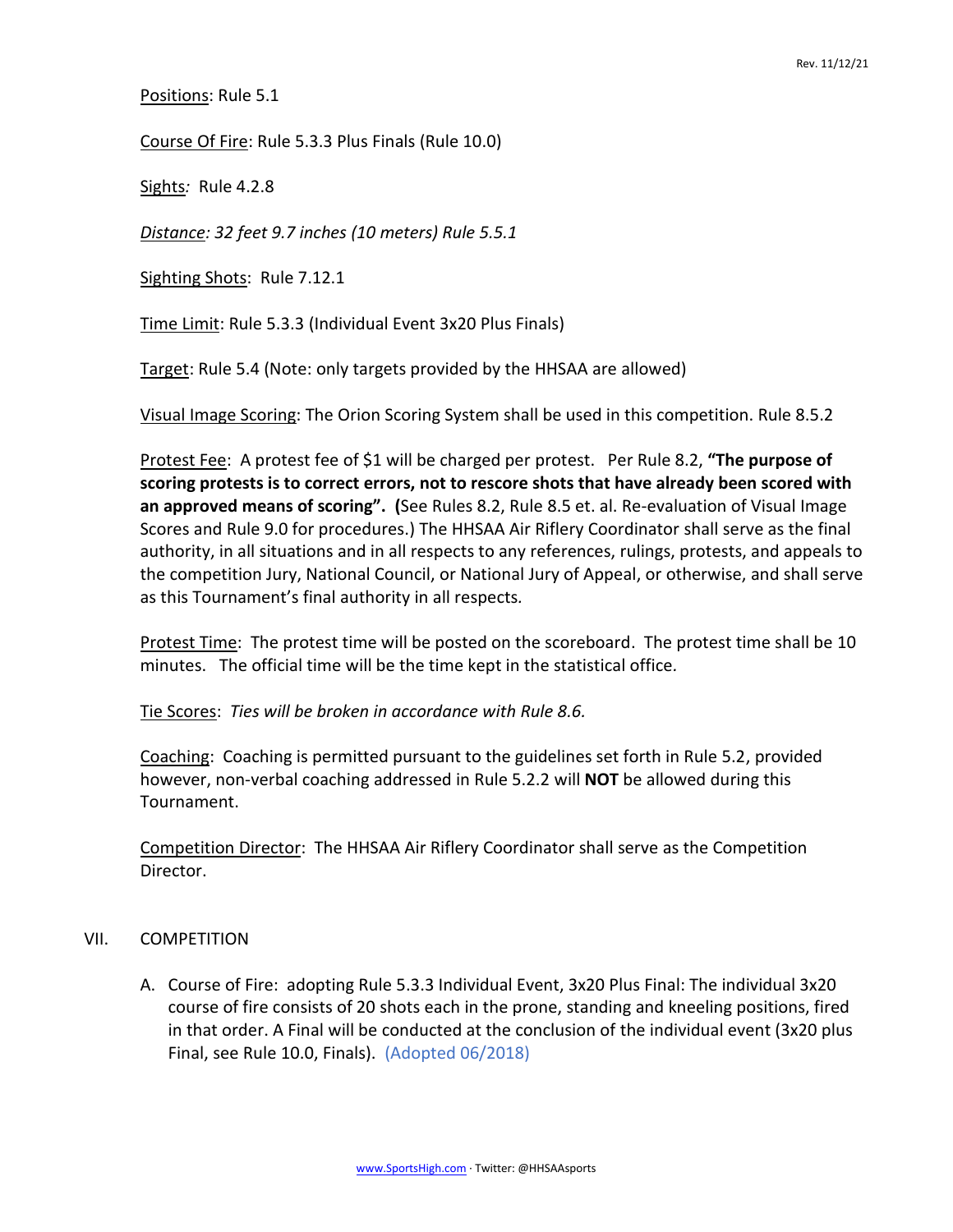- B. All participants shall be pre-squaded by the HHSAA Air Riflery Coordinator.
- C. The individual champion shall be determined by his/her total aggregate score of the three (3) firing positions plus Finals.
- D. Team Match see Rule 5.3.5 Team Events 3x20. The total aggregate scores of the four (4) designated shooters for their particular school shall determine the team championship*.*
- E. *Starting with the 2011 Tournament, the boys tournament will be shot first in odd numbered years.* The girls tournament will be shot first in even numbered years.

## VIII. UNIFORM

All participants are encouraged to wear school-designated uniforms, preferably with schoolidentifying insignia.

## IX. SAFETY

- A. Eye Protection: Adequate eye protection must be worn while on the firing line by all persons when firing is in progress. Proper eye protection is recommended for all persons (coaches and spectators) behind the firing line as well.
- B. Dry Firing: Dry firing is not permitted anywhere, except on the firing line during the preparation and sighting period, changeover sighting period, or during record firing. Rule 7.10 (See Prohibition of Dry Firing during Finals, Rule 10.3.5 (d).
- *C.* The safe handling of Air Rifles must be practiced at all times.

## X. TOURNAMENT SITE

- A. The HHSAA Executive Director shall select the tournament site.
- B. A centralized location for the tournament is recommended in order to minimize problems in transporting equipment and parking, and to ensure adequate scoring facilities, restrooms, and holding areas. Also, the tournament site must contain a minimum of twenty (20) firing points, with such firing points complying with Rule 5.5.2.
- C. Tournament sites must be able to accommodate 60 firing points. *(Adopted 06/2018)*
- D. The host league rotation shall be as follows 2018-OIA, 2019-ILH, 2020-None, 2021-OIA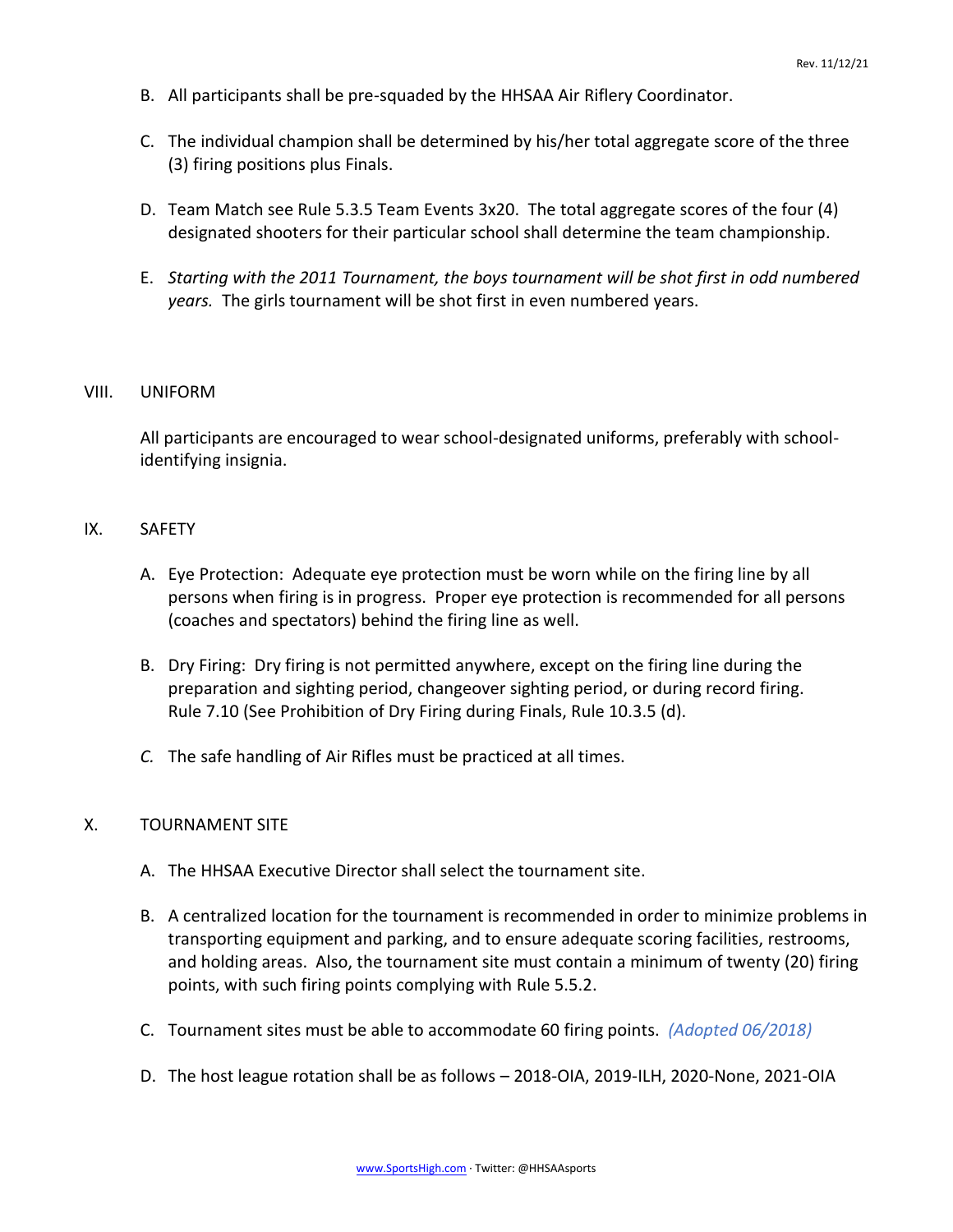## XI. AWARDS

- A. Permanent trophies to boys and girls championship teams.
- B. Permanent trophies to boys and girls runner-up teams.
- C. Gold medals to the championship teams for boys (4) and girls (4), plus one for their head coaches.
- D. Gold medals to individual champions for boys and girls.
- E. Silver medals to the individual runner-up for boys and girls.
- F. Bronze medals to individual places 3-10 for boys and girls.

# XII. EVALUATION

An evaluation report and tournament results shall be submitted to the HHSAA Executive Director within two weeks after the tournament.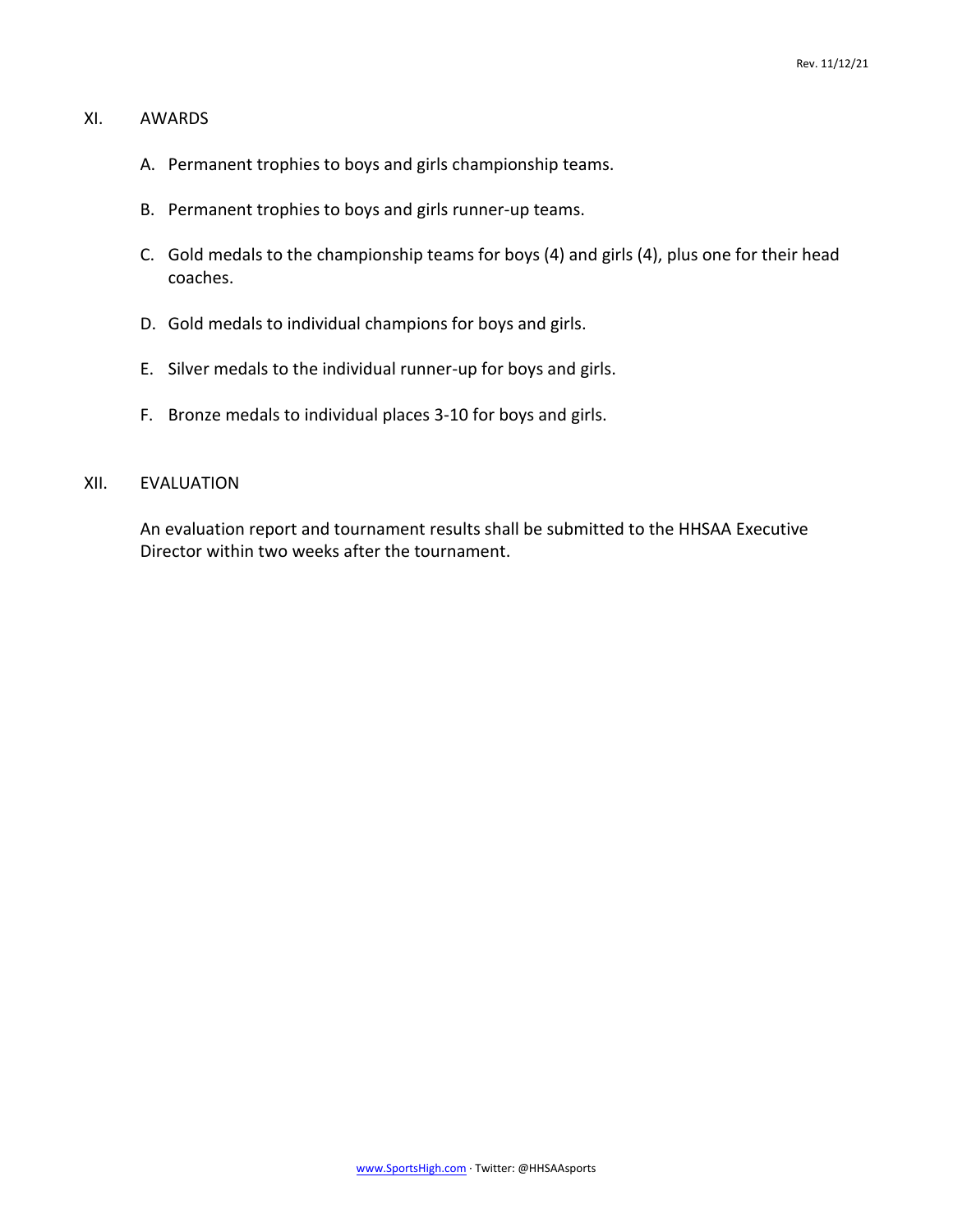## **SOUVENIR T-SHIRT PRE-TOURNAMENT ORDER FORM**

School requests to order the following sizes of the 2021 HHSAA Air Riflery State Championships souvenir (A4 Dri Fit material) T-shirts at \$20.00 per shirt.

| <b>Size</b>   | Quantity | <b>Price</b>                 | <b>Total</b> |
|---------------|----------|------------------------------|--------------|
| <b>Small</b>  |          | \$20.00                      |              |
| <b>Medium</b> |          | \$20.00                      |              |
| Large         |          | \$20.00                      |              |
| X-Large       |          | \$20.00                      |              |
| XX-Large      |          | \$20.00                      |              |
|               |          | <b>GRAND</b><br><b>TOTAL</b> |              |

Send preorders with your payment to Radford High School to be received by **Monday, November 22, 2021.** Checks payable to **HHSAA** must be sent with preorders. We apologize in advance as souvenir shirts are in limited supply and a preorder does not guarantee you will receive a shirt or a particular size. Please submit your preorder and payment as soon as possible, preorders will be processed in the order received.

## **Note: Preorders must be paid in full by the above deadline otherwise the shirts will be released for sale to the general public.**

|              | Contact person:                  |
|--------------|----------------------------------|
|              | Daytime phone:                   |
|              | Check one:                       |
| $\Box$       | Check placed in mail on          |
| $\mathbf{1}$ | Will drop off at coaches meeting |

Kelly Sur Athletic Director Radford High School 4361 Salt Lake Boulevard Honolulu, HI. 96818 Phone: (808) 421-4200 ext. 332 E-mail: Kelly.sur@k12.hi.us

[www.SportsHigh.com](http://www.sportshigh.com/) ∙ Twitter: @HHSAAsports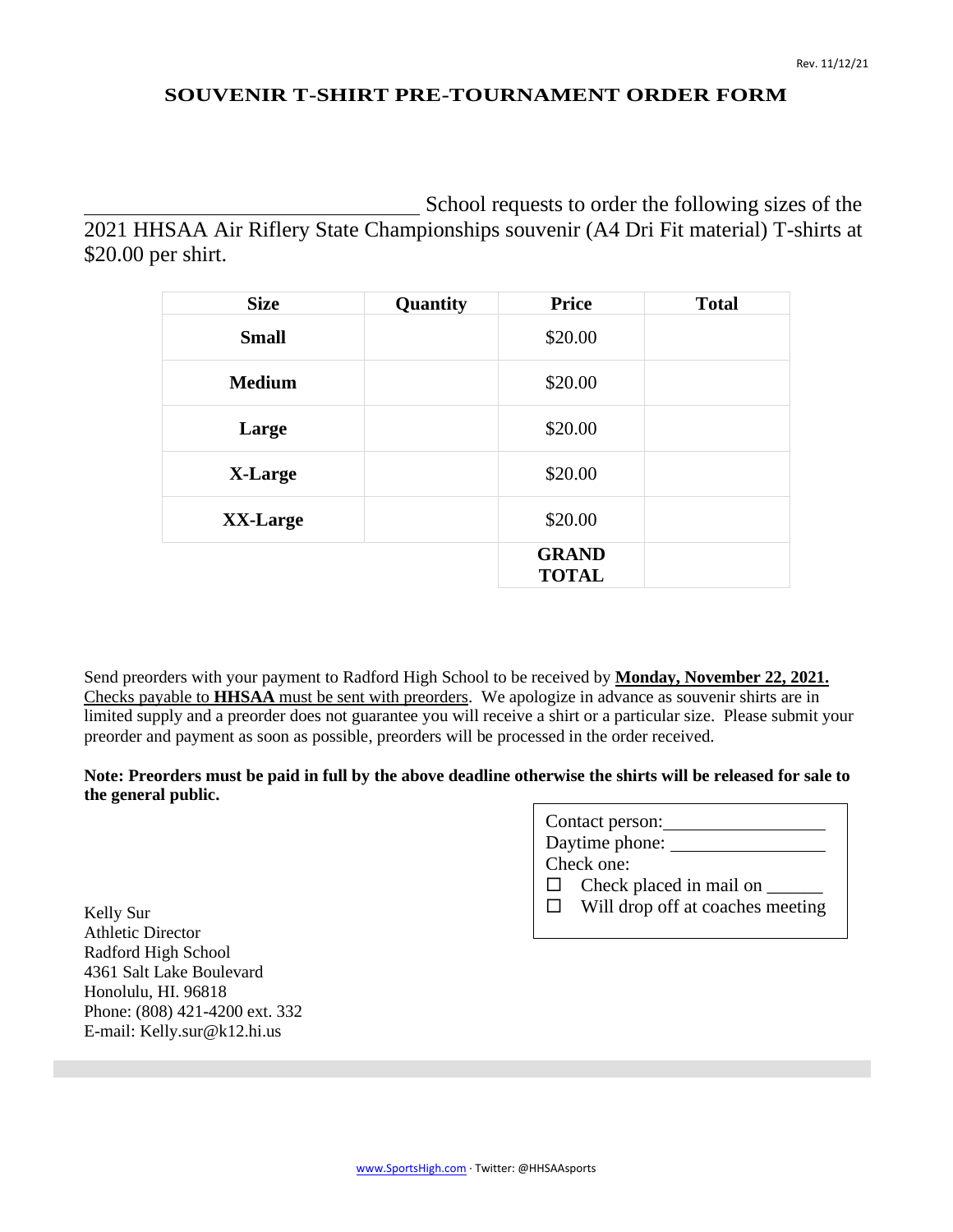## **HHSAA AIR RIFLERY TOURNAMENT CHAMPIONS – BOYS TEAM**

| Year | <b>Team Champion</b>  | <b>Team Score</b> | Coach                 | <b>Site</b>      |
|------|-----------------------|-------------------|-----------------------|------------------|
| 1999 | Saint Louis           | 2129              | Zig Look              | Konawaena        |
| 2000 | Saint Louis           | 2094              | Zig Look              | Saint Louis      |
| 2001 | Saint Louis           | 2039              | Zig Look              | Konawaena        |
| 2002 | Saint Louis           | 2124              | Zig Look              | Dole Cannery     |
| 2003 | Saint Louis           | 2086              | Zig Look              | <b>Blaisdell</b> |
| 2004 | Waiakea               | 2112              | Bryce Kaneta-Ogata    | <b>Blaisdell</b> |
| 2005 | Punahou               | 2041              | <b>Karen Finley</b>   | <b>Blaisdell</b> |
| 2006 | Punahou               | 2072              | Karen Finley          | <b>Blaisdell</b> |
| 2007 | Punahou               | 2034              | Karen Finley          | <b>Blaisdell</b> |
| 2008 | Punahou               | 2038              | Karen Finley          | <b>Blaisdell</b> |
| 2009 | Punahou               | 2039              | Karen Finley          | <b>Blaisdell</b> |
| 2010 | Waiakea               | 2053              | <b>Terence Moniz</b>  | <b>Blaisdell</b> |
| 2011 | Punahou               | 2047              | <b>Karen Finley</b>   | <b>Blaisdell</b> |
| 2012 | Waiakea               | 2090              | Mel Kawahara          | <b>KS-Hawaii</b> |
| 2013 | Mid Pacific Institute | 2092-41           | Jon Narimatsu         | <b>Blaisdell</b> |
| 2014 | Punahou               | 2121-49           | <b>Karen Finley</b>   | <b>Blaisdell</b> |
| 2015 | Mid-Pacific Institute | 2118-64           | Jon Narimatsu         | <b>KS-Maui</b>   |
| 2016 | Moanalua              | 2091-41           | Jeff Fujimoto         | <b>Blaisdell</b> |
| 2017 | Moanalua              | 2095-52           | <b>Bruce Yonesaki</b> | <b>Blaisdell</b> |
| 2018 | Mid Pacific Institute | 2144-55           | Jon Narimatsu         | <b>Blaisdell</b> |
| 2019 | Moanalua              | 2135-57           | <b>Bruce Yonesaki</b> | <b>Blaisdell</b> |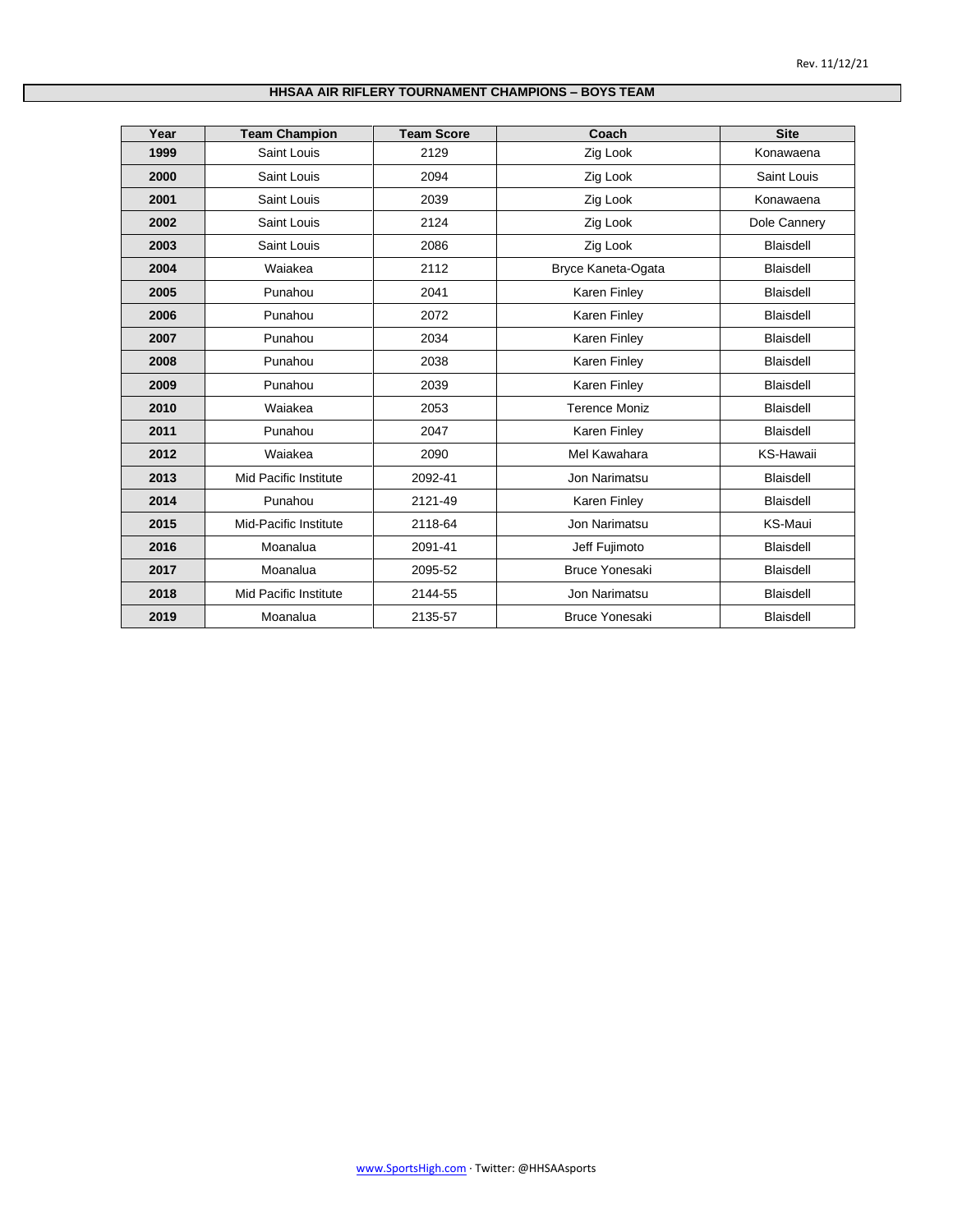## **HHSAA AIR RIFLERY TOURNAMENT CHAMPIONS – BOYS INDIVIDUAL**

| Year | <b>Individual Champion</b> | <b>Total Points</b> | <b>School</b>          | <b>Site</b>      |
|------|----------------------------|---------------------|------------------------|------------------|
| 1999 | Kenneth Tong               | 553                 | Saint Louis            | Konawaena        |
| 2000 | Ryan Tanouye               | 550                 | Saint Louis            | Saint Louis      |
| 2001 | Kyle Quon                  | 534                 | Punahou                | Konawaena        |
| 2002 | Michael Tanouye            | 541                 | Saint Louis            | Dole Cannery     |
| 2003 | Eric Okamoto               | 541                 | Saint Louis            | <b>Blaisdell</b> |
| 2004 | Steven Nozaki              | 538                 | Waiakea                | <b>Blaisdell</b> |
| 2005 | Ryan Ancheta               | 540                 | Waiakea                | <b>Blaisdell</b> |
| 2006 | Jordon Muratsuchi          | 529                 | Mid Pacific Institute  | <b>Blaisdell</b> |
| 2007 | Chris Lam                  | 522                 | St. Louis              | <b>Blaisdell</b> |
| 2008 | LeLan Aranaydo             | 546                 | Pearl City             | Blaisdell        |
| 2009 | Alexander Char             | 532-13              | Punahou                | <b>Blaisdell</b> |
| 2010 | Keanu Paikai               | 552-15              | Kamehameha (Kapalama)  | <b>Blaisdell</b> |
| 2011 | Keanu Paikai               | 543-15              | Kamehameha (Kapalama)  | <b>Blaisdell</b> |
| 2012 | Gavin Au                   | 540                 | Leilehua               | KS-Hawaii        |
| 2013 | <b>Justin Gray</b>         | 537                 | Waiakea                | <b>Blaisdell</b> |
| 2014 | Darren Nirei               | 540-20              | Hawaii Baptist Academy | <b>Blaisdell</b> |
| 2015 | Guy Yokoe                  | 537-16              | Waiakea                | KS-Maui          |
| 2016 | Justin Pascua              | 641.0               | Kalaheo                | <b>Blaisdell</b> |
| 2017 | Donovan Shiraishi          | 633.4               | Hawaii Baptist Academy | <b>Blaisdell</b> |
| 2018 | Devez Aniol                | 645.7               | Kamehameha (Hawaii)    | <b>Blaisdell</b> |
| 2019 | Michael Tam                | 639.8               | Mid Pacific Institute  | <b>Blaisdell</b> |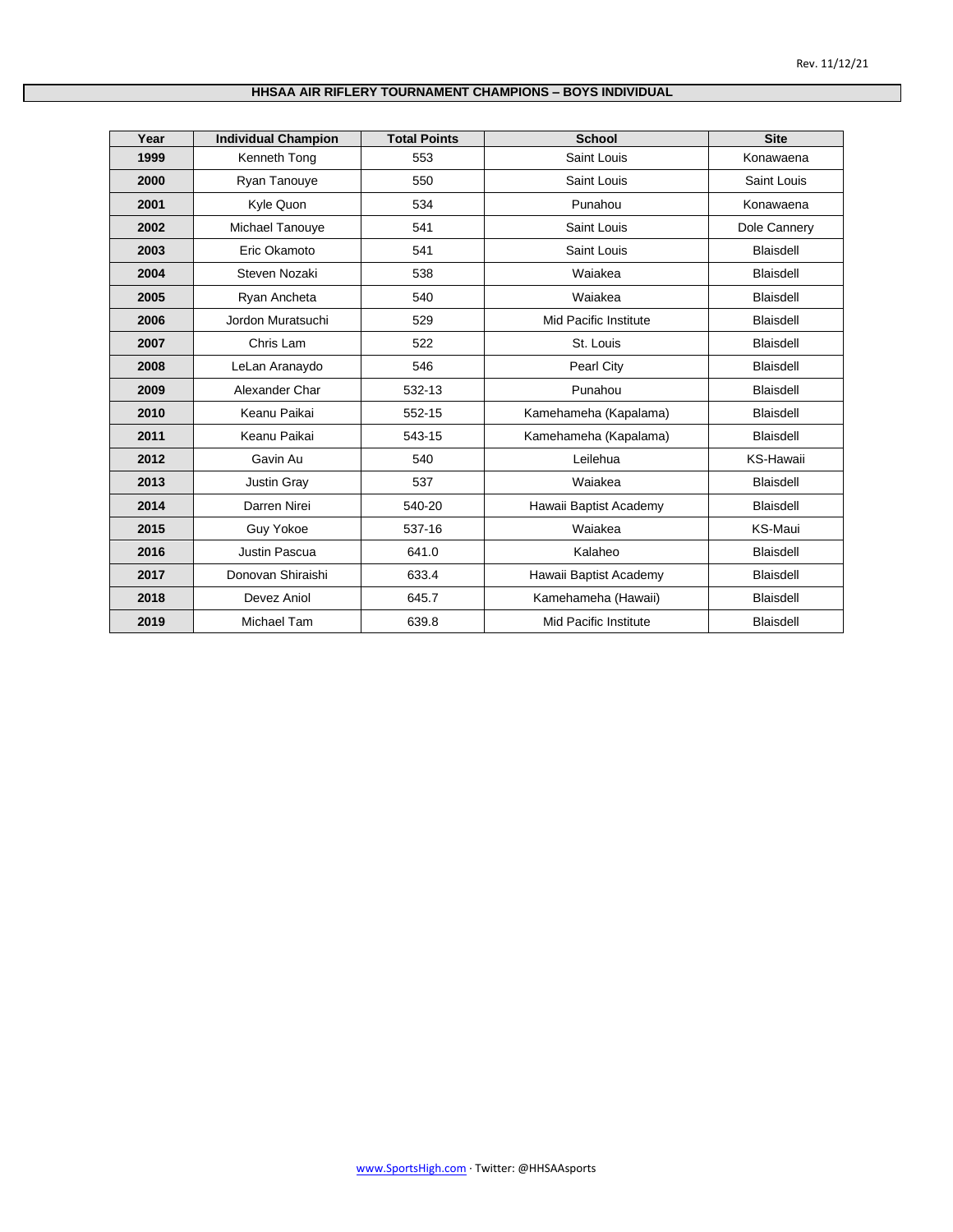## **HHSAA AIR RIFLERY TOURNAMENT CHAMPIONS – GIRLS TEAM**

| Year | <b>Team Champion</b>  | <b>Team Score</b> | Coach               | <b>Site</b>      |
|------|-----------------------|-------------------|---------------------|------------------|
| 1999 | Sacred Hearts         | 2046              | Zig Look            | Konawaena        |
| 2000 | <b>Sacred Hearts</b>  | 2029              | Zig Look            | Saint Louis      |
| 2001 | Punahou               | 2037              | Karen Finley        | Konawaena        |
| 2002 | Punahou               | 2103              | Karen Finley        | Dole Cannery     |
| 2003 | <b>Sacred Hearts</b>  | 2086              | Zig Look            | <b>Blaisdell</b> |
| 2004 | Sacred Hearts         | 2108              | Nathan Wharton      | Blaisdell        |
| 2005 | Punahou               | 2100              | Karen Finley        | <b>Blaisdell</b> |
| 2006 | Sacred Hearts         | 2061              | Alan Tokumura       | <b>Blaisdell</b> |
| 2007 | <b>Sacred Hearts</b>  | 2080              | Alan Tokumura       | Blaisdell        |
| 2008 | Punahou               | 2126              | Karen Finley        | <b>Blaisdell</b> |
| 2009 | <b>Sacred Hearts</b>  | 2130              | Alan Tokumura       | <b>Blaisdell</b> |
| 2010 | Sacred Hearts         | 2106              | Alan Tokumura       | Blaisdell        |
| 2011 | Punahou               | 2093              | <b>Karen Finley</b> | <b>Blaisdell</b> |
| 2012 | Waiakea               | 2054              | Mel Kawahara        | <b>KS-Hawaii</b> |
| 2013 | Pearl City            | 2099-42           | Leslie Aranaydo     | <b>Blaisdell</b> |
| 2014 | Mid Pacific Institute | 2106-61           | Jon Narimatsu       | <b>Blaisdell</b> |
| 2015 | Pearl City            | 2104-50           | Leslie Aranaydo     | KS-Maui          |
| 2016 | Punahou               | 2137-53           | Karen Finley        | <b>Blaisdell</b> |
| 2017 | <b>Sacred Hearts</b>  | 2132-57           | Carlton Lum         | <b>Blaisdell</b> |
| 2018 | Mid Pacific Institute | 2118-45           | Jon Narimatsu       | <b>Blaisdell</b> |
| 2019 | <b>Sacred Hearts</b>  | 2118-48           | Carlton Lum         | <b>Blaisdell</b> |